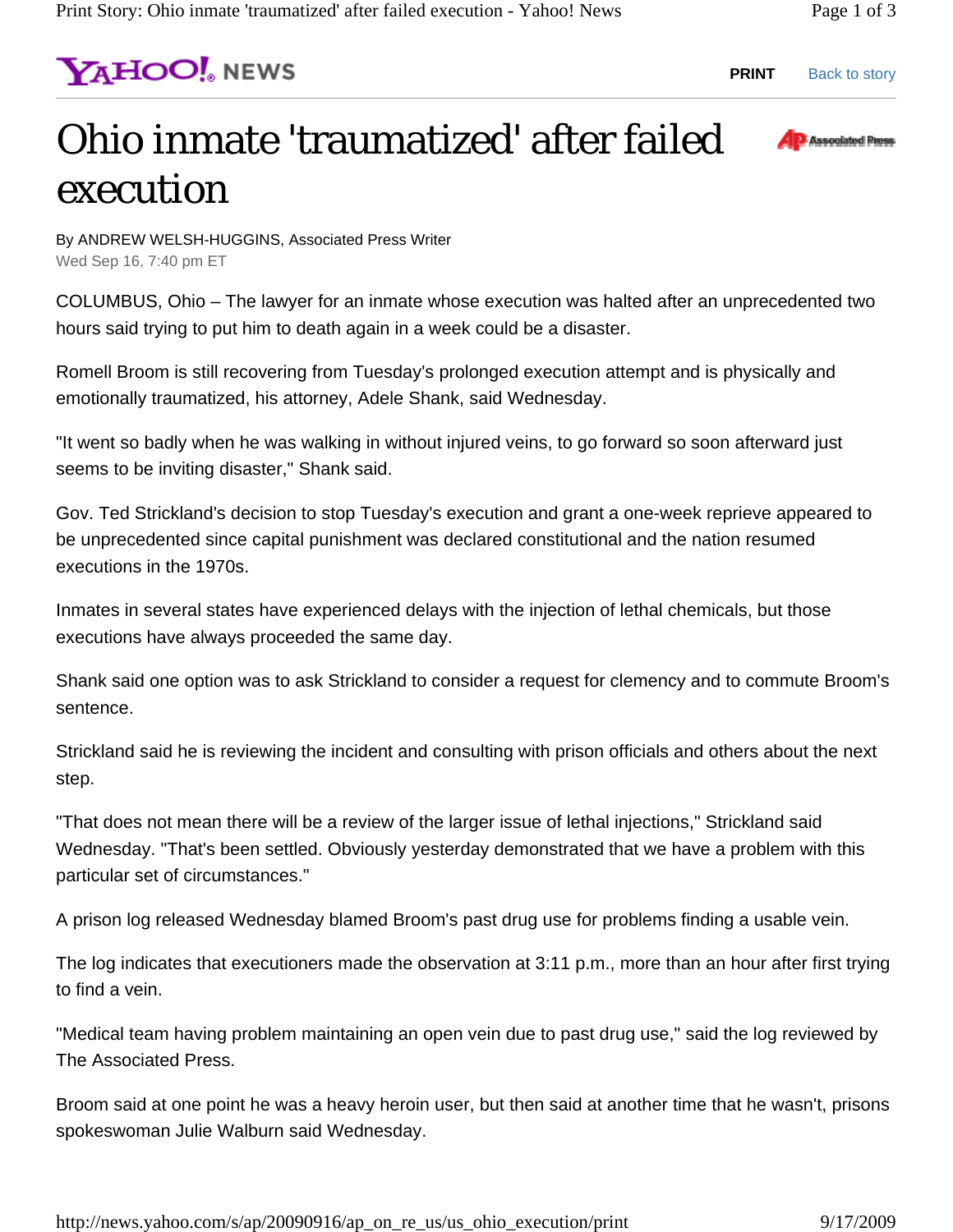Shank said she was unaware of any such drug use.

"If there's such a thing, it's got to be at least 25 years old," she said. "I don't thinking it should be having an impact at this late date."

Broom, 53, has been placed in a cell in the infirmary at the Southern Ohio Correctional Facility in Lucasville where he is on close watch similar to the constant observation of death row inmates in the three days before an execution.

"It was the right place to keep him," Walburn said. "The less we can transport an offender, the better."

Death row inmates are housed in a Youngstown prison and executed in the death chamber at Lucasville. There's no precedent for housing an inmate whose execution didn't work.

The night before his scheduled execution, Broom told his brother over the phone that he was ready to die.

"He is tired of being in prison and having people tell him what to do everyday," according to the prison log.

Broom was sentenced to die for the rape and slaying of a 14-year-old Tryna Middleton after abducting her in Cleveland in September 1984 as she walked home from a Friday night football game with two friends.

Richard Dieter, director of the nonprofit Death Penalty Information Center, said he knows of only one inmate who was subjected to more than one execution.

A first attempt to execute Willie Francis in 1946 by electrocution in Louisiana did not work. He was returned to death row for nearly a year while the U.S. Supreme Court considered whether a second electrocution would be unconstitutional.

In 2007, the Georgia execution of inmate John Hightower was delayed for several minutes while officials struggled to find a suitable vein in his left arm.

Florida halted executions after the death of Angel Diaz in December 2006 was delayed for 34 minutes because needles were accidentally pushed through his veins, causing the chemicals to go into his muscles instead. Florida resumed executions in 2008 under new procedures.

In Texas in 2000, the execution of Claude Jones was delayed by about 30 minutes because of difficulties finding a vein in either arm to insert the drugs. Authorities used a vein in his left leg instead.

Problems accessing veins also delayed Ohio executions in 2006 and 2007.

In 2006, the execution of Joseph Clark was delayed for more than an hour after the team failed to properly attach an IV, an incident that led to changes in Ohio's execution process.

The state also had difficulty finding the veins of inmate Christopher Newton, whose May 2007 execution was delayed nearly two hours.

Since Clark, the state's execution rules have allowed team members to take as much time as they need

http://news.yahoo.com/s/ap/20090916/ap\_on\_re\_us/us\_ohio\_execution/print 9/17/2009